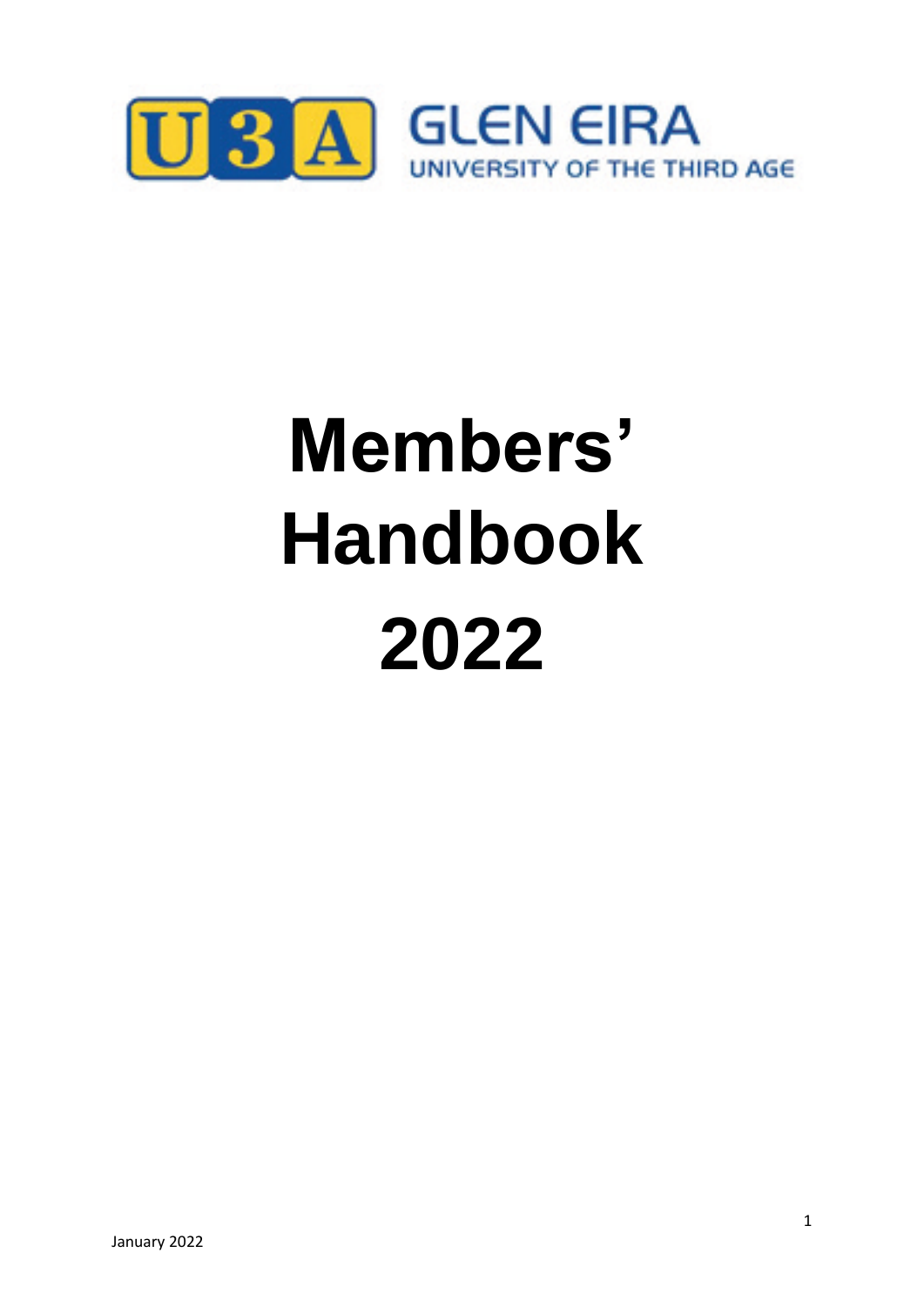# **Contents**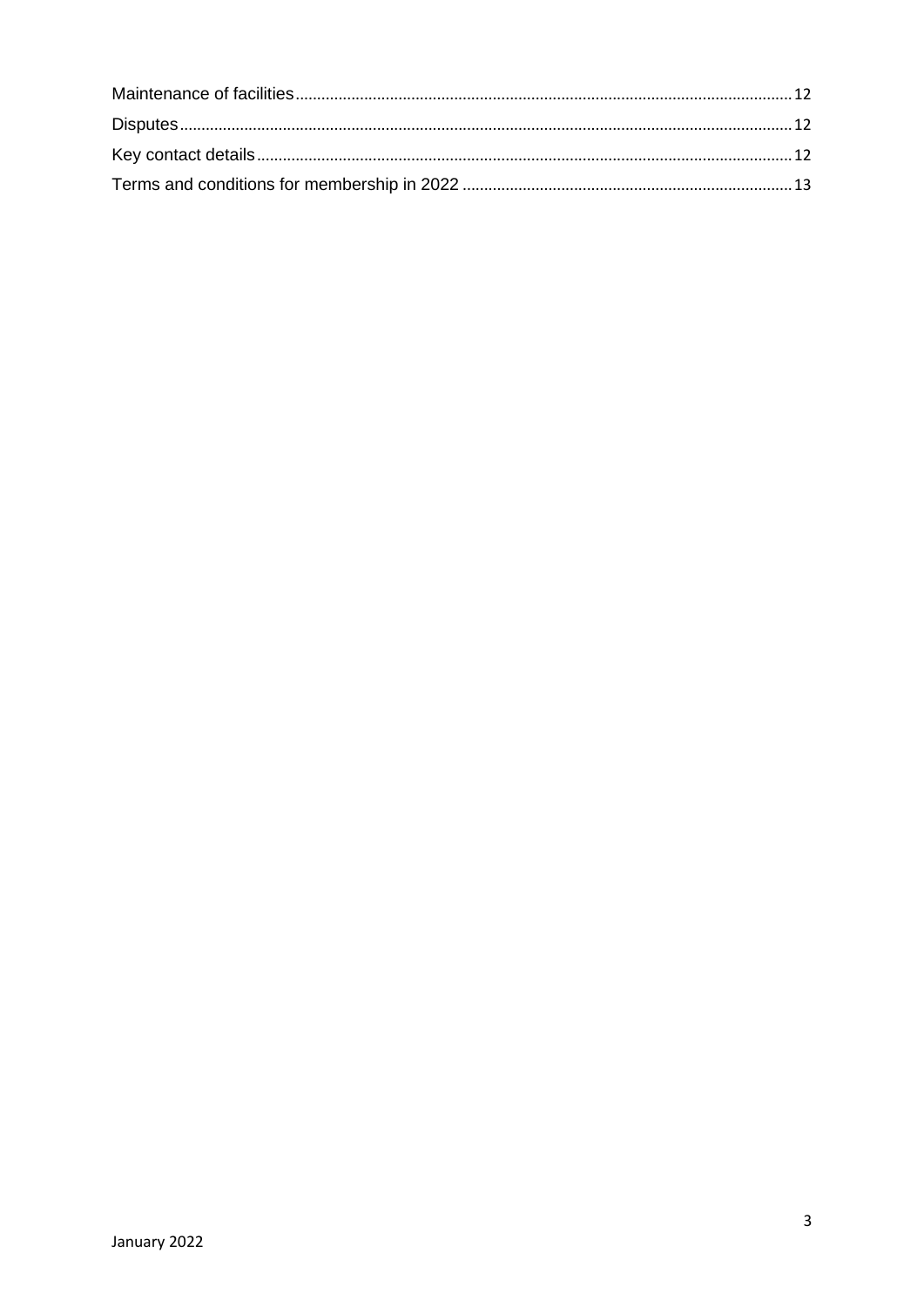# <span id="page-3-0"></span>Terms and Conditions for Membership in 2022

All members of Glen Eira U3A have undertaken to abide by the terms and conditions of membership which are attached to this handbook.

# <span id="page-3-1"></span>Staying Covid Safe

<span id="page-3-2"></span>General Covid safe requirements

- 1. Do not attend if you are feeling unwell (fever, dry cough, tiredness). To find a testing site near you, call the 24-hour hotline 1800 675 398.
- 2. Cough or sneeze into a tissue or your elbow.
- 3. Please download the Service Victoria App prior to attending activities.
- 4. Physically distance by keeping at least 1.5 metres from others.
- 5. Wash your hands regularly.
- 6. Keep a face mask with you when you leave home, and use it on public transport, and when you can't physically distance.

#### <span id="page-3-3"></span>Glen Eira main campus requirements for members

- 1. If you are attending a face to face class you will need to be fully vaccinated and have identified so on your member details. At your first attendance at a face to face class, you will need to show evidence of your double vaccination status to the tutor.
- 2. If you enter the main campus grounds you will need to be fully vaccinated.
- 3. Please login with the QR code before or at the time of entering the building.
- 4. Enter through the main door.
- 5. Please use hand sanitiser available on the central tables.
- 6. Occupancy limits for each room have been set based on 2 square metres per person to meet health advice.
- 7. When attending U3A courses you must sign the system produced roll to assist with contact tracing.
- 8. Between classes, the tutor or assistant will spray touch points using the spray provided (which consists of 70% methylated spirits).
- 9. Please leave the building by the exit.
- 10.Please advise the office if you are subsequently identified to be Covid positive, and do not attend if you have been asked to self-isolate as a potential contact.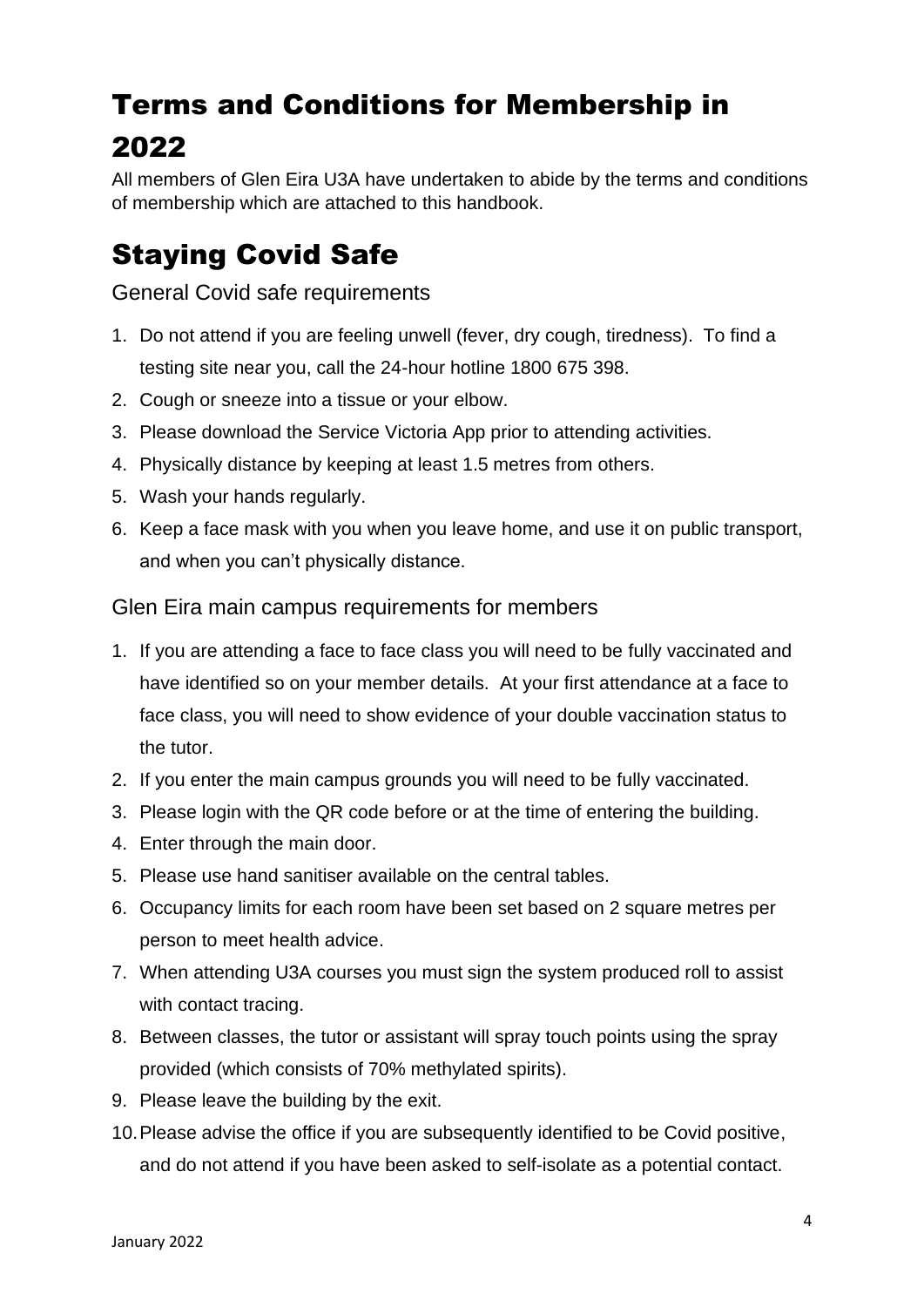<span id="page-4-0"></span>Other venues used by Glen Eira U3A.

Glen Eira U3A will follow Covid safe requirements specified by the venue owner in every external venue. Your tutor will provide you with information.

# <span id="page-4-1"></span>Purpose of Glen Eira U3A

Glen Eira U3A aims:

- 1. To provide educational, social and recreational programs and activities which promote lifelong learning for members of the Third Age Generation.
- 2. To create an environment that encourages participation, mutual co-operation and social equality, without reference to qualifications, assessments, awards or distinction between those who teach or lead and those who participate.
- 3. To participate in local community programs, advocating for, and celebrating, the capabilities and potential of mature-aged people and their value to society.
- 4. To support and promote the University of the Third Age movement.

# <span id="page-4-2"></span>**Eligibility for membership**

Any person over the age of 55 and retired or semi-retired is welcome to join.

## <span id="page-4-3"></span>**Categories of membership**

Members may be full members or associate members. Associate members are people who are members of another U3A and seek to participate in Glen Eira U3A activities. Fees for both full and associate members is the same in 2022.

Those granted honorary membership are not required to pay fees.

## <span id="page-4-4"></span>**Responsibilities of members**

Every member has the responsibility to:

- respect the beliefs, needs and background of others;
- act and speak respectfully;
- understand and follow the organisation's guidelines, policies and procedures;
- carry out all activities in an appropriate manner;
- work cooperatively for the benefit of all members;
- maintain positive relationships;
- care for the property and possessions of the organisation and members;
- help create an inclusive environment;
- report actual or potentially unsafe situations or conduct; and
- wear a name badge to assist in the governance of the organisation.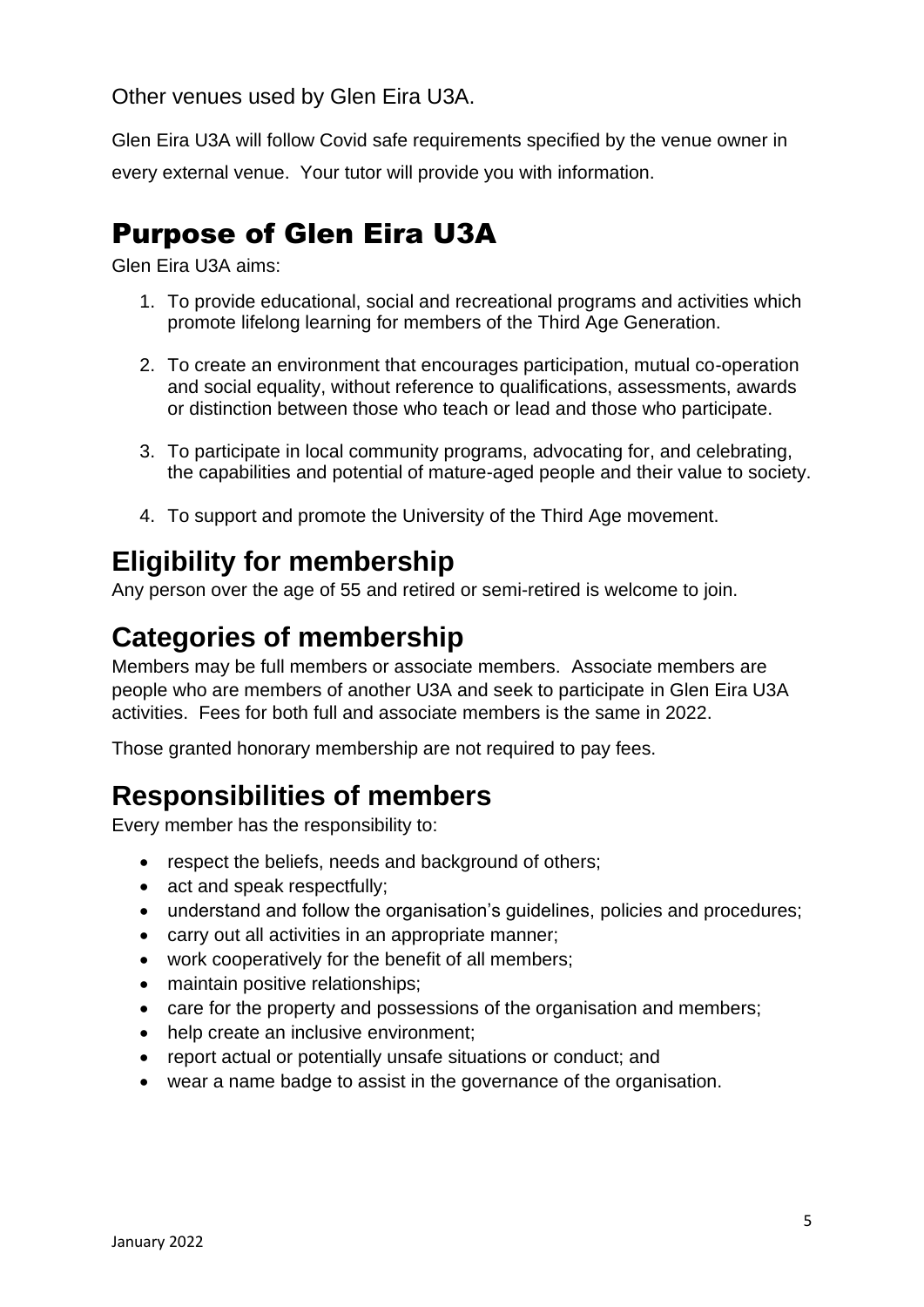# <span id="page-5-0"></span>**Fees**

Membership must be renewed each year. The fees for 2022 are:

\$50 Member

\$50 Associate member

Additional fees may be charged at enrolment if consumable items are provided by the tutor for specific classes, eg flower arranging.

Membership extends from 1 January 2022 to 31 December 2022.

There are no longer fees charged for tea, coffee, or photocopying.

Members joining mid-year will be offered a reduced rate.

# <span id="page-5-1"></span>**Annual enrolments**

The dates for annual renewals will be advertised each year and may include restrictions on some courses. November is the main enrolment period for courses commencing the next year.

Enrolments are usually accepted online or at reception. The computer system will record enrolments in strict time order. No preference is given to students because of longevity in the course, or for friendship reasons. If there are skill requirements for courses, then they will be specified in the course description and tutors may exclude enrolees who do not meet the requirement following assessment.

# <span id="page-5-2"></span>**Entitlement to courses**

Members may enroll in up to 5 courses in 2022.

## <span id="page-5-3"></span>**Restrictions on course numbers**

Each course will prescribe a maximum number of students. The maximums have been set based on the maximum safe capacity of the room, and, in consultation with tutors, based on the desirable number of students. In 2022 occupancy levels have been based on 2 square metres per person to achieve Covid safety.

Anyone who tries to enrol when the course is fully subscribed will be automatically wait-listed for a future vacancy. If you are on a wait list, and a place becomes available, you will receive an automatic email or a phone call. Please do not make frequent enquiries at reception about the wait list.

No one is allowed to join a class without having gone through the appropriate enrolment procedure.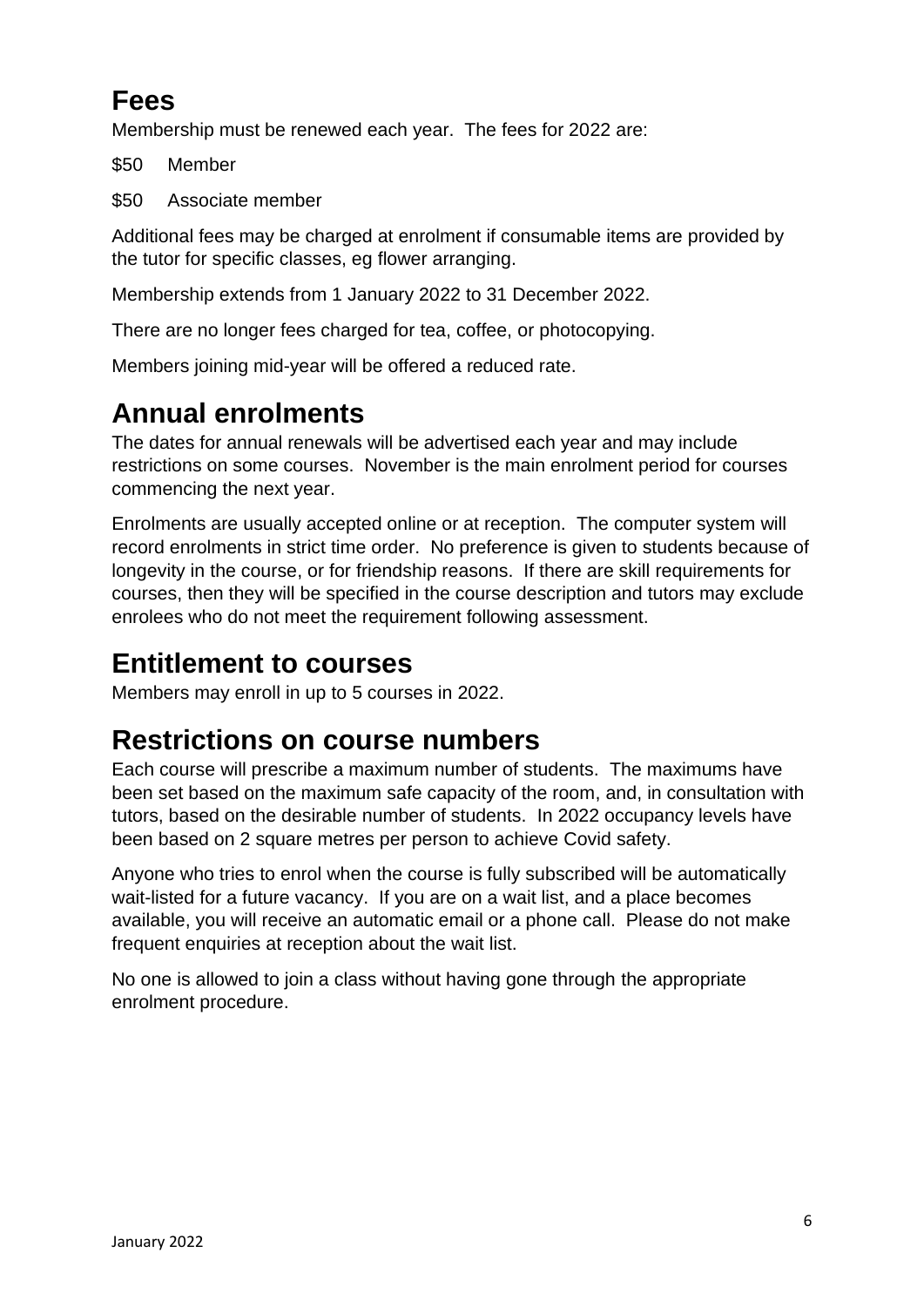# <span id="page-6-0"></span>**Attendance and apologies**

Members enrolled are expected to attend regularly, or apologise for absences by:

- notifying a future absence by writing 'AP' in the class roll
- logging in to the website, [www.gleneirau3a.org.au](http://www.gleneirau3a.org.au/) , clicking on 'Report Absence' and recording an apology (which will be emailed to the tutor and office)
- or advising the tutor.

Members attending a course should sign the roll. Any enrolled member not attending 3 consecutive sessions without apology may be asked to withdraw or may be removed from the course.

Apologies can be advised to reception by phone.

Any member planning to be absent from a class for more than six weeks, eg for travel or health issues, should cancel their enrolment in the course and seek to reenrol on their return, using their current subscription.

# <span id="page-6-1"></span>**Name badges**

All members will be supplied with a name badge at the start of the year following enrolment. The badge indicates name, membership number and a contact in case of emergency.

Name badges must be worn at all times whilst attending U3A.

## <span id="page-6-2"></span>**Attendance by non-members**

Non-members are not permitted to visit U3A courses. Any non-member attending the building during course times must present to the reception desk. There are specific times when U3A is open to the general public, eg art shows, choir performances and open days.

# <span id="page-6-3"></span>**Venues**

Glen Eira U3A's main venue is located at 1151Glenhuntly Rd, Glen Huntly. The campus is entered from the Woolworths Carpark off Manchester Grove. The main building includes:

- Three linked green rooms
- Computer room
- Red room
- Gold room
- Art room

The studio building includes:

- Purple room
- Pink room

However, some courses are provided in other community facilities:

Carnegie Library (Boyd Room) - 7 Shepparson Avenue, Carnegie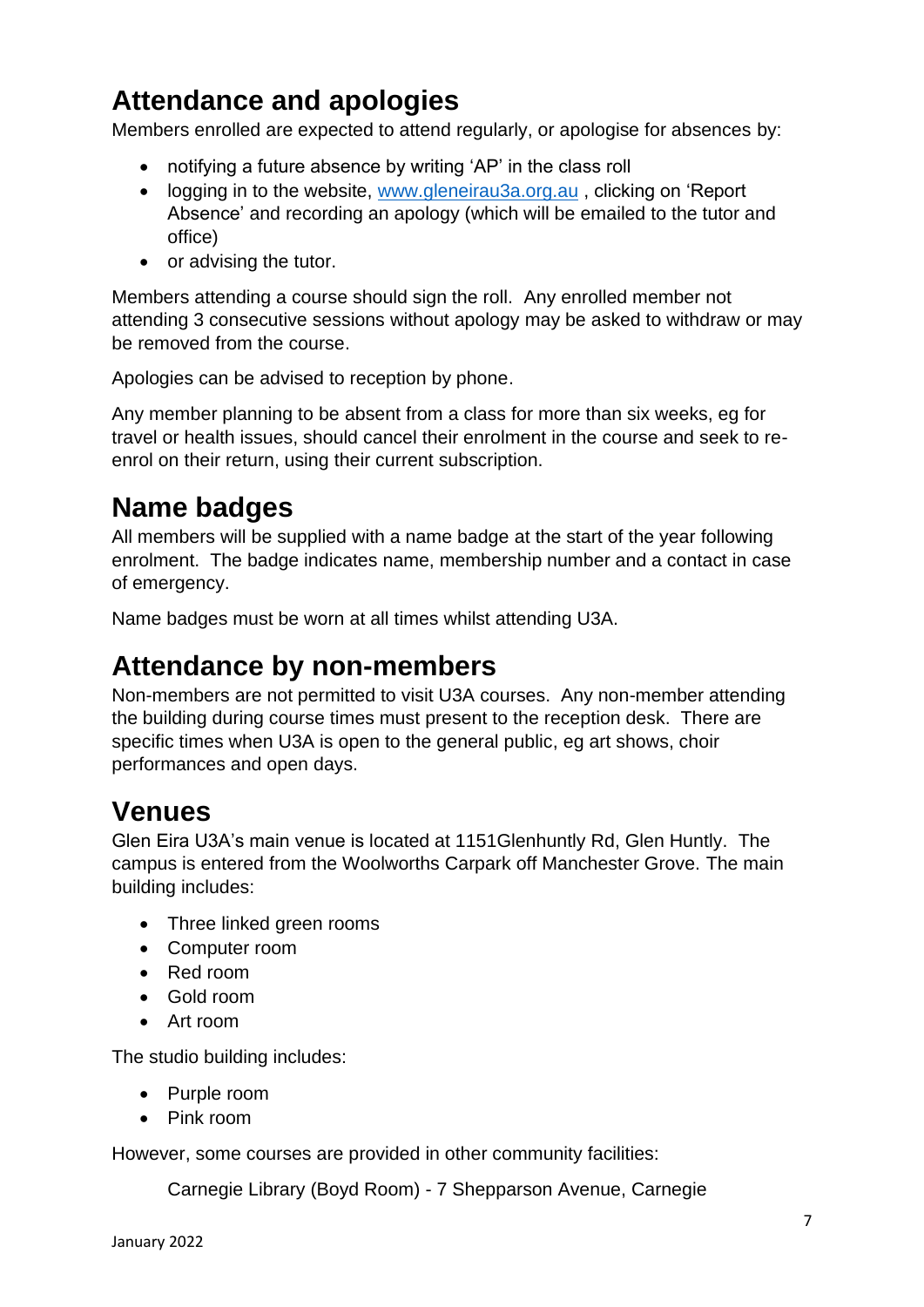Caulfield Park Sports Club – 280A Balaclava Rd, Caulfield Nth Caulfield Senior Citizens' Centre - 8 Cedar Street, Caulfield South Duncan McKinnon Reserve – cnr Murrumbeena Rd and North Rd, Murrumbeena Elsternwick Croquet Club – 27 Parkside St, Elsternwick Dynamite Dance Centre – Level 1, 760 Glenhuntly Rd, Sth Caulfield Ormond Senior Citizens' Centre - 2 Newnham Grove, Ormond Ormond Uniting Church - 264 Booran Road, Ormond Theosophical Society - 664 Glenhuntly Road, South Caulfield

## <span id="page-7-0"></span>**Map of locations**

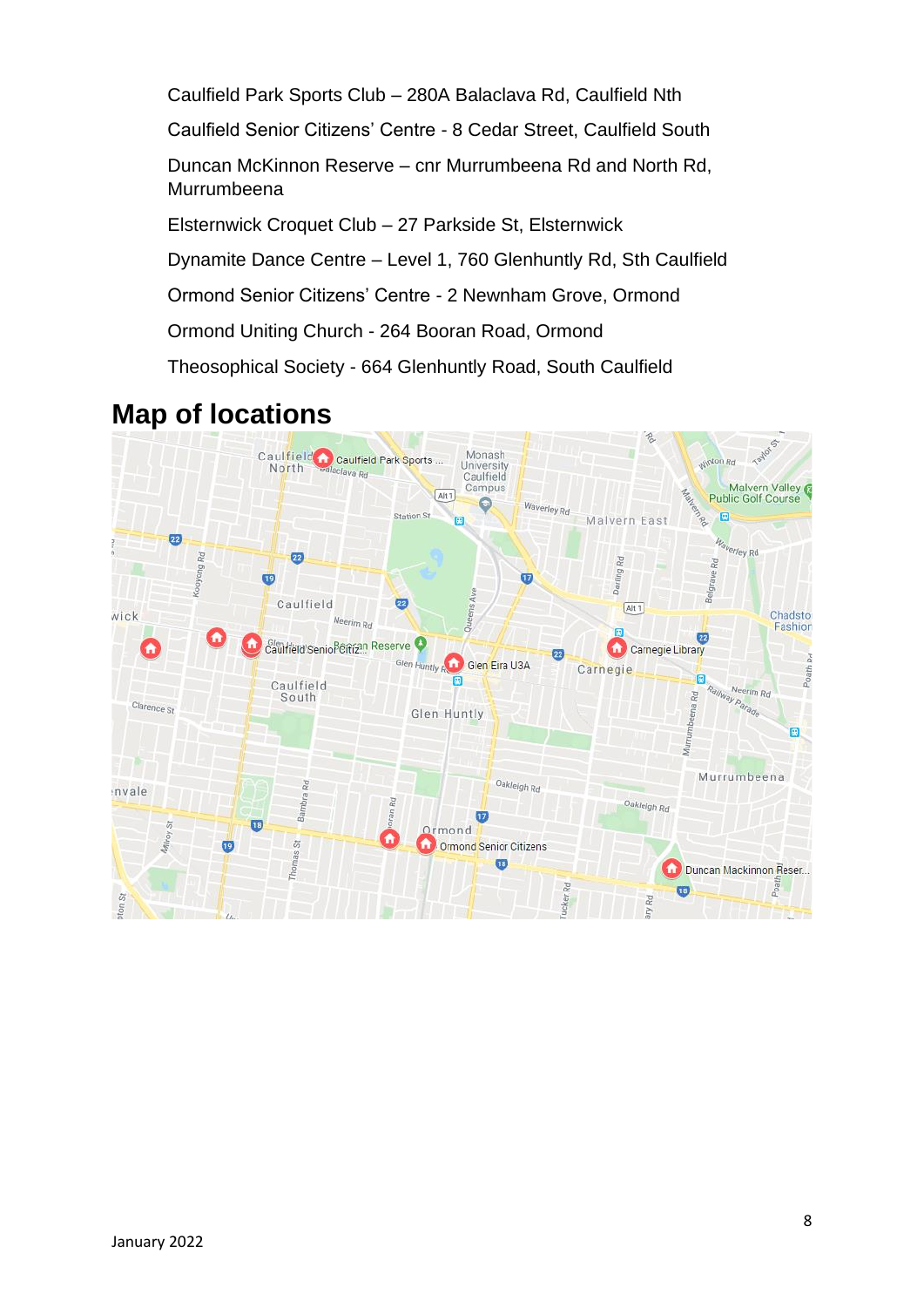# <span id="page-8-0"></span>**Kitchen facilities**

At the Glen Huntly campus, a kitchen is provided. Tea and coffee and milk are available at no cost on a self-service basis. Used dishes and cutlery can be placed on the tray provided and volunteers will pack and unpack the dishwasher as required.

At other venues, tutors will advise arrangements.

# <span id="page-8-1"></span>**Parking**

Restrictions apply to parking at the Glen Huntly campus. If you drive sometimes, you should obtain a U3A annual parking permit from the office.

If you need to park for up to 2 hours, you may park anywhere in the Woolworths car park. But if you are parked directly in front of the U3A fence, display your U3A parking permit.

If you need to park for up to 3 hours, you can request a 3 hour Woolworths permit from the reception desk and display it in your car. You must return the 3 hour permit before you leave.

If you need to park for more than 3 hours, you should park in front of the U3A fence and display your annual U3A permit.

Please note that there are three spaces in front of the fence to the far left-hand side that are restricted to authorised volunteers only. Those authorised have a special permit.

Members not adhering to or exceeding the parking restrictions in the Woolworths car park could be fined by the car park operator and payment of such fines would be the responsibility of the member concerned.

# <span id="page-8-2"></span>**Communication to members**

U3A communicates with members through:

- Regular newsletters available from the website [www.gleneirau3a.org.au](http://www.gleneirau3a.org.au/) or available from reception;
- Occasional emails;
- Noticeboards; or
- Notices placed in rolls.

Members are encouraged to regularly check their emails for notices about courses or other events at U3A.

# <span id="page-8-3"></span>**Communication to U3A**

Members can communicate with Glen Eira U3A by:

- Mail to PO Box 286 Glen Huntly VIC 3163
- Visit 1151 Glenhuntly Rd, Glen Huntly
- Logging into the website to record an apology for a course
- Phone 9572 0571 with a general enquiry
- System issues or change of details to enquiries@gleneirau3a.org.au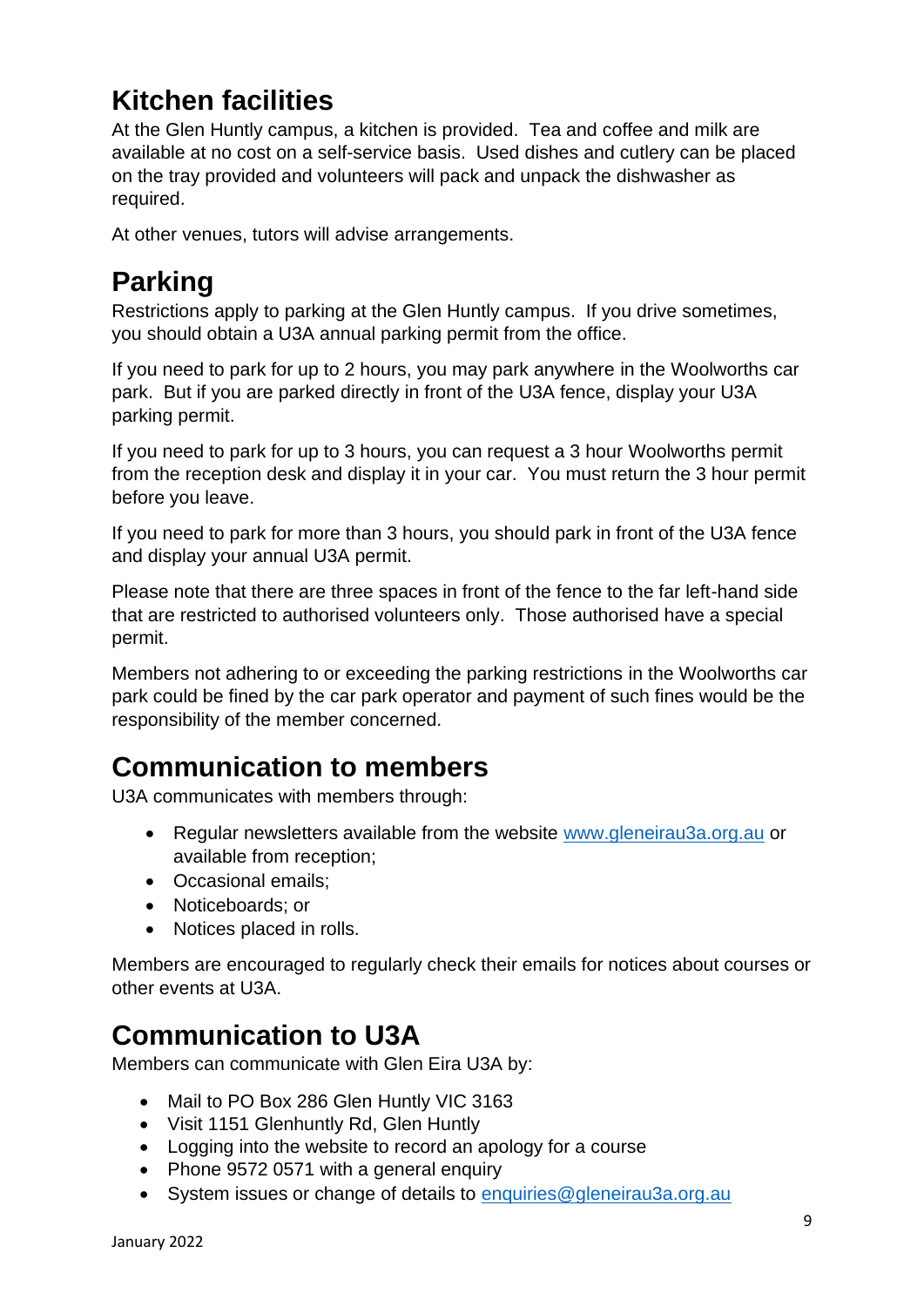• Official email to [secretary@gleneirau3a.org.au](mailto:secretary@gleneirau3a.org.au)

# <span id="page-9-0"></span>**Operating Hours**

The Glen Huntly office operates:

| Monday to Thursday | 9.30 am to 3 pm |
|--------------------|-----------------|
|--------------------|-----------------|

Friday 9.30 am to 3 pm

## <span id="page-9-1"></span>**Calendar 2022**

Key dates in 2022 are listed below:

| 7 February        | Courses commence |
|-------------------|------------------|
| 27 June to 8 July | Mid-year break   |
| 25 November       | Classes finish   |

Glen Eira U3A does not operate on public holidays:

| 14 MARCH           | <b>LABOUR DAY</b>            |
|--------------------|------------------------------|
| <b>15 APRIL</b>    | <b>GOOD FRIDAY</b>           |
| <b>18 APRIL</b>    | <b>EASTER MONDAY</b>         |
| 25 APRIL           | <b>ANZAC DAY</b>             |
| 13 JUNE            | <b>QUEENS BIRTHDAY</b>       |
| 24 JUNE            | <b>END OF FIRST SEMESTER</b> |
| 11 JULY            | START OF SECOND SEMESTER     |
| 23 SEPTEMBER       | <b>GRAND FINAL</b>           |
| 1 NOVEMBER         | <b>MELBOURNE CUP</b>         |
| <b>25 NOVEMBER</b> | <b>COURSES CLOSE</b>         |

We have a number of Jewish members who may observe Jewish holidays which fall on week days.

#### <span id="page-9-2"></span>**Services provided to members by reception**

Reception staff can provide general information, record apologies, and, for members without computer access, register new members, change contact details, and enrol members in courses.

## <span id="page-9-3"></span>**Services provided to tutors by reception**

Reception staff will provide access to rolls for each day and record any apologies that have been notified. Photocopying is available.

#### <span id="page-9-4"></span>**The role of tutors**

No tutors are paid at U3A and all are contributing their personal time and effort.

Glen Eira U3A aims to provide a variety of courses that will interest members, but cannot guarantee the quality of courses provided by volunteers.

Should you be concerned about a course or the behaviour of a tutor, you should speak to the tutor, and if the matter cannot be resolved, contact the course coordinator on [courses@gleneirau3a.org.au](mailto:courses@gleneirau3a.org.au) .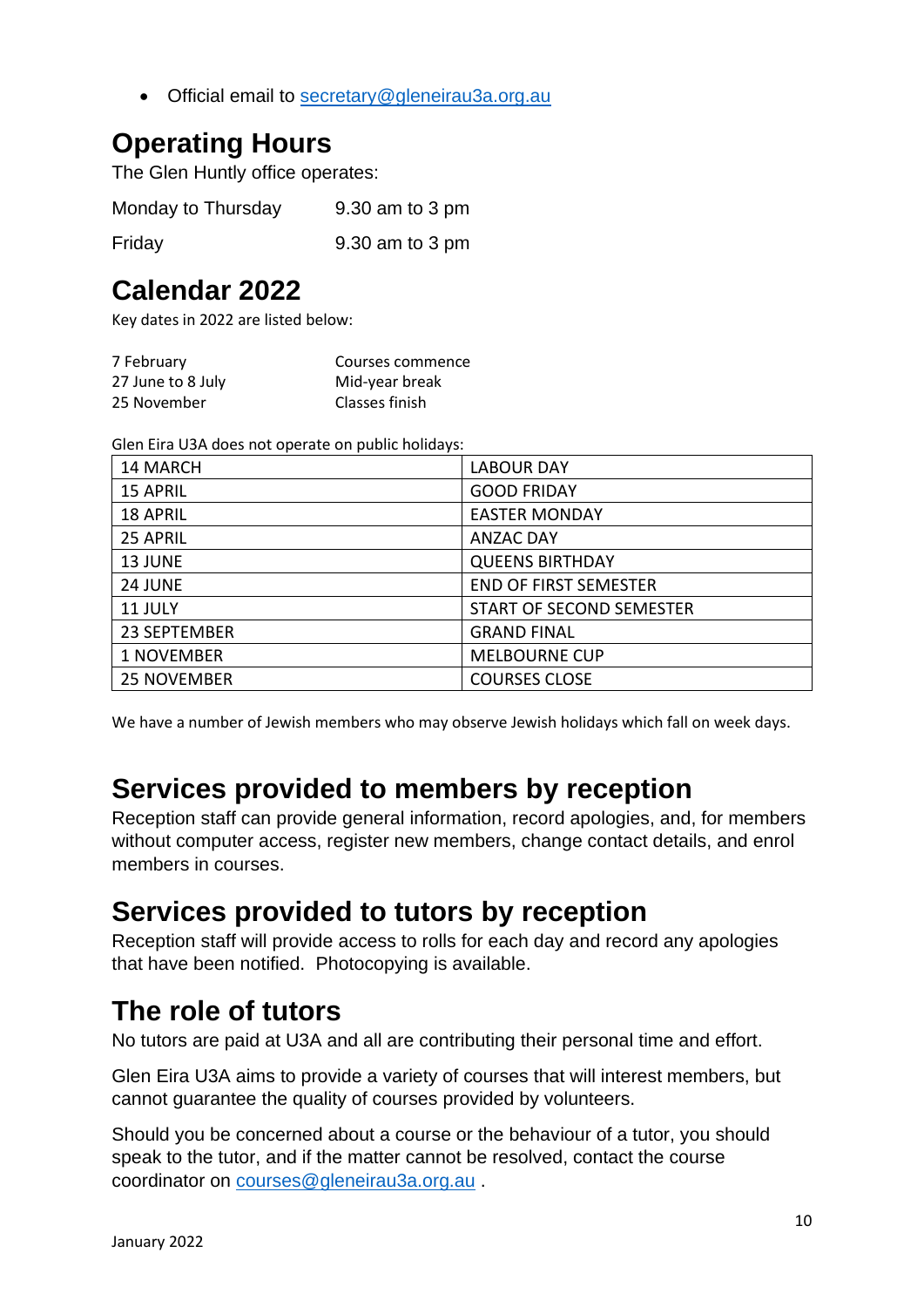Since U3A is run by volunteers, we do not encourage members to give presents to tutors. If members decide to give a small present to a tutor, we want to stress that students are not required to contribute to the cost of a gift and the total value of any gift should be low.

# <span id="page-10-0"></span>**Volunteering**

There are many opportunities to volunteer at U3A. They include:

- Offering to tutor a course
- Becoming a member of the management committee
- Helping with the reception desk
- Assisting with administrative or computer roles
- Gardening
- Contributing personal skills such as public relations, facilities management etc
- Assisting with events

Let the reception desk, or a committee member, know that you are interested.

# <span id="page-10-1"></span>**Medical incidents**

In the case of a collapse or serious injury, the tutor or office will ring the ambulance on 000. The emergency contact recorded on name tags will also be notified.

In the case of illness, the ill member should advise how they wish to be assisted.

If there is an incident which may raise potential medical issues, the member should be encouraged to consult their own doctor.

# <span id="page-10-2"></span>**Incident reporting**

Every accident, illness or incident that occurs at the U3A campus, or other venues used by U3A, should be documented. Forms are included in class rolls. The completed form, including the names of witnesses, should be forwarded to the Secretary of Glen Eira U3A within 24 hours.

# <span id="page-10-3"></span>**Safety risk**

Any member who identifies a safety problem should advise reception.

#### <span id="page-10-4"></span>**Insurance**

Glen Eira U3A is insured with the Victorian Managed Insurance Authority. Anyone making a claim for injury sustained at Glen Eira U3A should advise the secretary on [secretary@gleneirau3a.org.au](mailto:secretary@gleneirau3a.org.au) and will be provided with a VMIA claim form.

## <span id="page-10-5"></span>**Fire and emergency evacuation**

In the case of fire or emergency, tutors will direct members to evacuate by the quickest and most direct route. In the main building, the assembly areas are the front car park. Once evacuated, tutors will check the roll to ensure everyone is safe.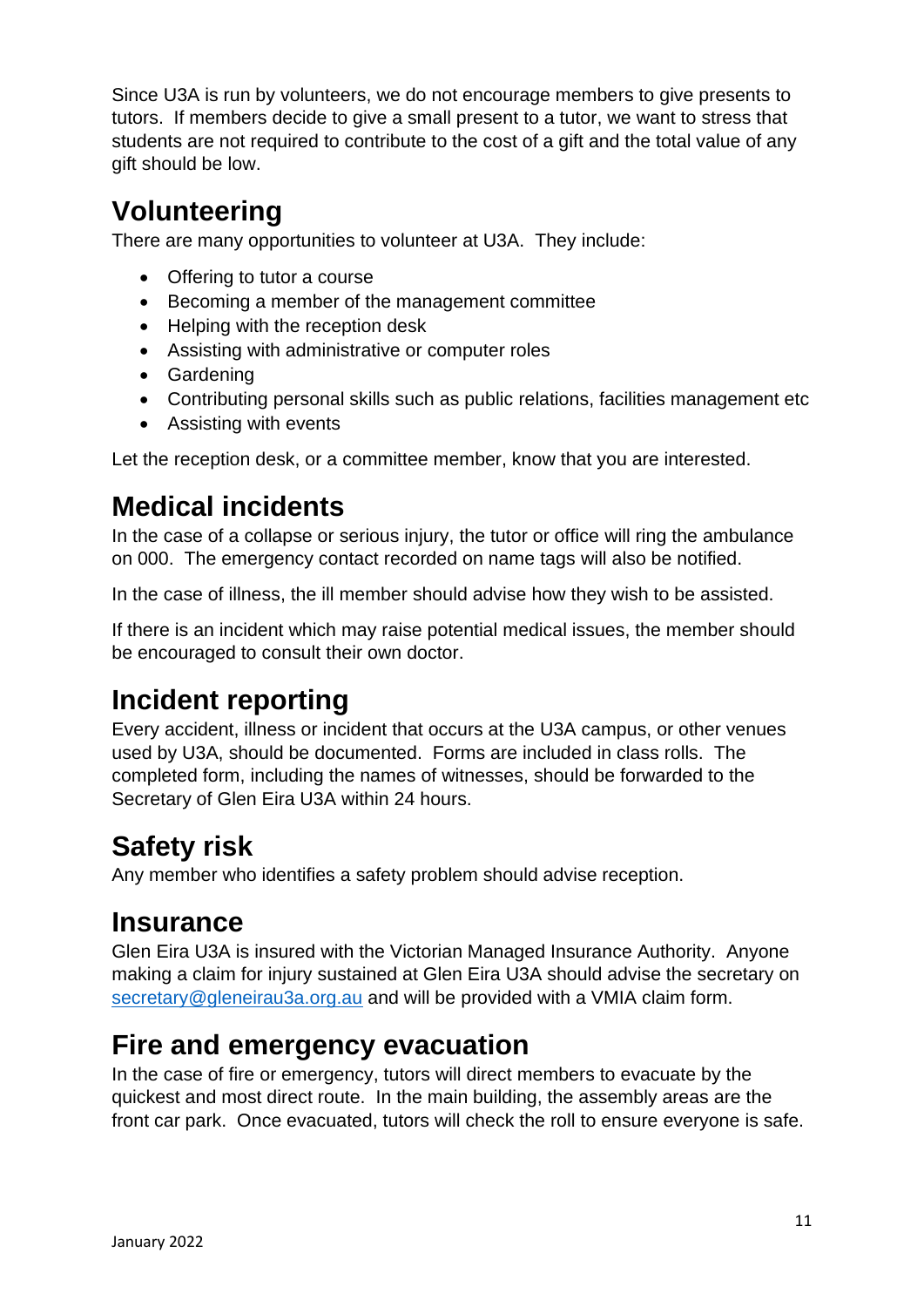# <span id="page-11-0"></span>**Personal information**

Tutors will not share your personal information with other class members unless you have given explicit permission.

# <span id="page-11-1"></span>**Governance of Glen Eira U3A**

Glen Eira U3A is an Incorporated Association governed by a Committee of Management elected annually by members. The Committee sets future directions, makes policy, and monitors operations. Details of committee members are provided on the website and on the noticeboard. All committee members are volunteers.

# <span id="page-11-2"></span>**Policies**

The policies that apply at Glen Eira U3A are published on the website at www.gleneirau3a.org.au.

# <span id="page-11-3"></span>**Maintenance of facilities**

The Glen Huntly campus is maintained by the committee of management. Any concerns about facilities can be directed to the President at [president@gleneirau3a.org.au](mailto:president@gleneirau3a.org.au) .

Cleaning is done through a commercial contract. Gardening is done by volunteers.

# <span id="page-11-4"></span>**Disputes**

Any disputes between members must be notified to the secretary on [secretary@gleneirau3a.org.au](mailto:secretary@gleneirau3a.org.au).

# <span id="page-11-5"></span>**Key contact details**

Main contact number 9572 0571

| <b>Position/Role</b>   | <b>Name</b>          | <b>Email</b>                 |
|------------------------|----------------------|------------------------------|
| President              | <b>David Collier</b> | president@gleneirau3a.org.au |
| Secretary              | Del Stitz            | secretary@gleneirau3a.org.au |
| Course                 | <b>Chris Perera</b>  | courses@gleneirau3a.org.au   |
| Coordinator            |                      |                              |
| Treasurer              | Jo Brown             | treasurer@gleneirau3a.org.au |
| Office staff<br>and IT | Rachel Van Run       | enquiries@gleneirau3a.org.au |
| enquiries              |                      |                              |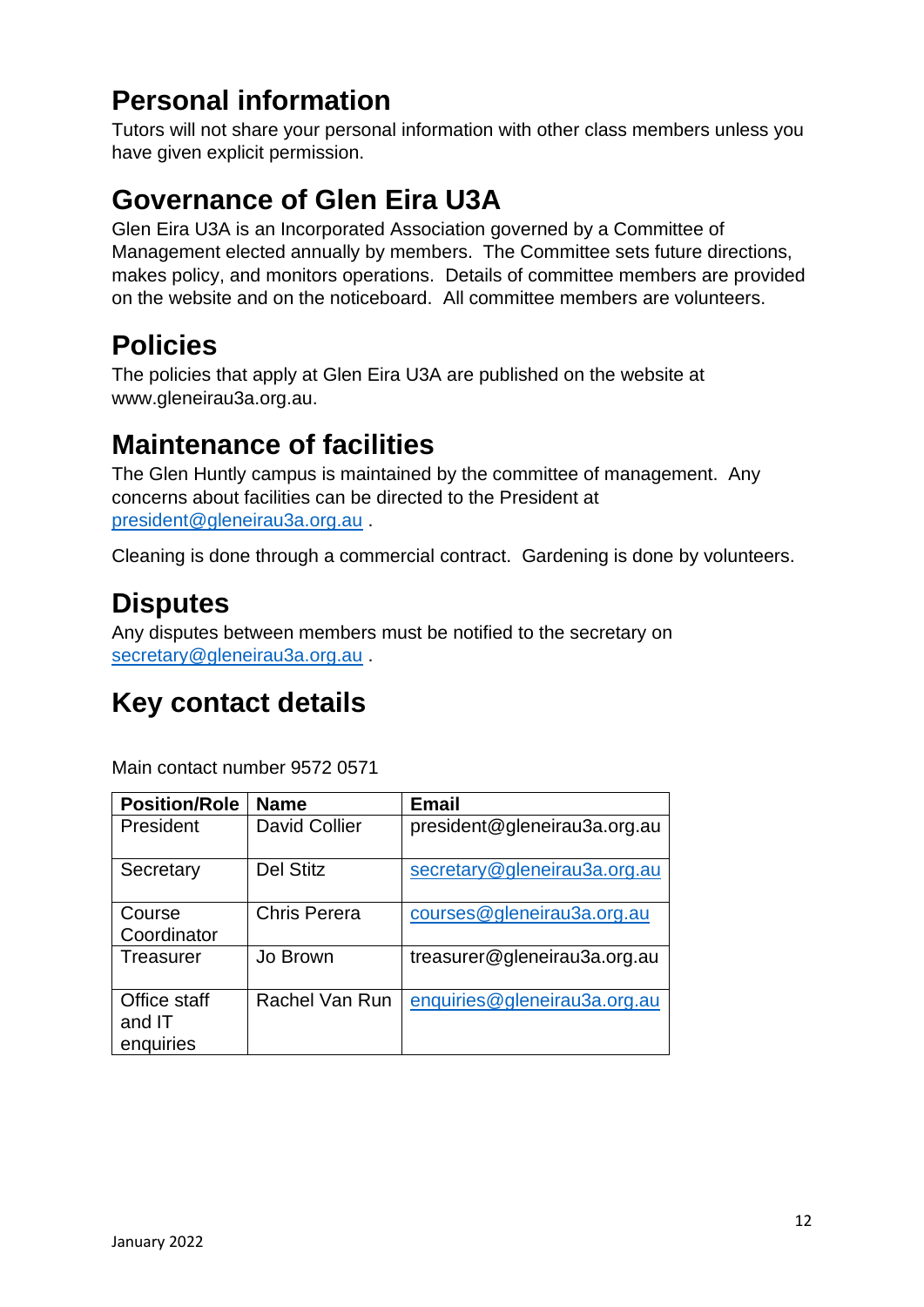### <span id="page-12-0"></span>**Terms and conditions for membership in 2022**

I confirm that I am a person of 55 years of age or above, who is retired or semi-retired and supports the purposes of Glen Eira U3A.

I note that my membership will not be effective until I have paid the annual membership fee in 2022.

I hereby consent to the following terms and conditions:

#### **Expectations of members' conduct**

- 1. Every member of Glen Eira U3A has the responsibility to:
	- respect the beliefs, needs and background of others;
	- act and speak respectfully:
	- understand and follow the organisation's guidelines, policies and procedures;
	- carry out all activities in an appropriate manner;
	- work cooperatively for the benefit of all members;
	- maintain positive relationships;
	- care for the property and possessions of the organisation and members;
	- help create an inclusive environment;
	- report actual or potentially unsafe situations or conduct; and
	- wear a name badge to assist in the governance of the organisation.

#### **Data privacy and security**

- 2. All applicants seeking membership are required to provide their personal details and an email address and a mobile phone number.
- 3. Members should advise any changes in their enrolment details immediately via the membership management system (UMAS), or by phone or email to the office.
- 4. Membership data in UMAS will be stored in an Australian data centre and may be accessed by tutors, office volunteers and committee members.
- 5. Glen Eira U3A will apply best endeavours to protect any personal data supplied from loss, unauthorised access, amendment or corruption.

#### **Communication**

- 6. Glen Eira U3A will communicate by email to keep members informed about classes and activities, and appropriate community news.
- 7. Glen Eira U3A provides information about its activities via a website (gleneirau3a.org.au).
- 8. Content provided through links on the website to other companies or organisations are not necessarily endorsed by Glen Eira U3A.

#### **Fees**

- 9. Annual membership fees will be as advertised in the U3A website or through other means.
- 10.Some activities may attract additional fees which will be clearly identified.
- 11.Fees must be paid before the commencement of courses and activities for the year. Any enrolment with fees unpaid will be deleted.